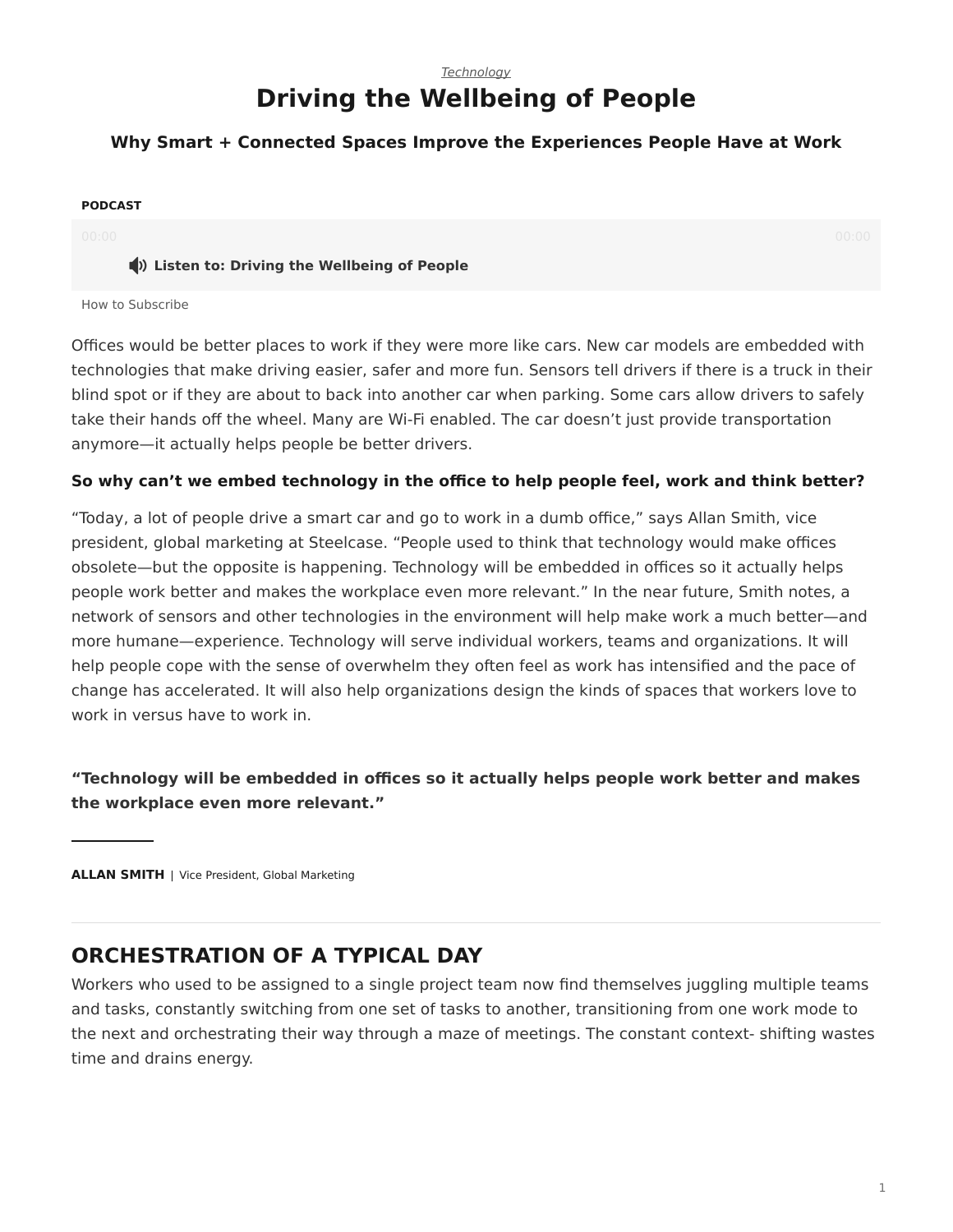# **REDUCING THE STRESS**

Getting work done used to be a lot easier: Get the right people in the right place with the right information—and then let the creativity flow. People mostly worked at their own desks, their teammates were physically nearby and they had the information they needed at hand. And then things changed.

Today, mobile phones, laptops and Wi-Fi free employees who used to be tethered to their desks. It's liberating—people have more choices about where and how to work. But it is also harder to find the people you need. Technology has transformed paper-based information into digital data, which makes it easier to share and create more diverse formats. But it has also caused information overload as data has multiplied exponentially. Globalization brings new ideas and team members from all over the world. Teammates are distributed and can't always work shoulder-to-shoulder, building the trust and social capital required for innovation.

"Work is fundamentally more complex than ever before," says Smith. "For example, videoconferencing makes collaboration across time zones easier. But it also means that you can't just book one conference room for a meeting—now you need to book multiple spaces for your global team's video call. So collaboration got better, but meeting scheduling got a little more complicated."

Offices need to get smarter and more connected, Smith notes, to help people navigate this complexity and reduce their stress. "People need to be able to cognitively offload some of the tasks they have to think about today and leverage technologies that will be embedded in the physical environment to make their work lives easier."

### **"Work is fundamentally more complex than ever before."**

**ALLAN SMITH** | Vice President, Global Marketing

# **HUMAN-CENTERED TECHNOLOGY**

The Internet of Things, a concept in which essentially anything electronic—cellphones, headphones, watches, wearables, washing machines—is connected to the Internet and to each other, opens all kinds of possibilities to people at work. Imagine opening an app on your smartphone to see which colleagues are in the office today. Or what meeting rooms with videoconferencing capability are open at 1:00 p.m. As the meeting begins, the room automatically dials in the remote participants, adjusts the lighting and signals you when your time is running short.

Think about a conference room that can alert you before the meeting ends, to make sure you wrap up what you need to accomplish before the next group stands impatiently outside the door, waiting for you to get moving. What if it could recognize you and bring up notes from your last team meeting and adjust the lighting to the levels you prefer? Or, if the meeting is going past its scheduled time, imagine a room that can send a message to teammates in your next meeting that you will be a little late.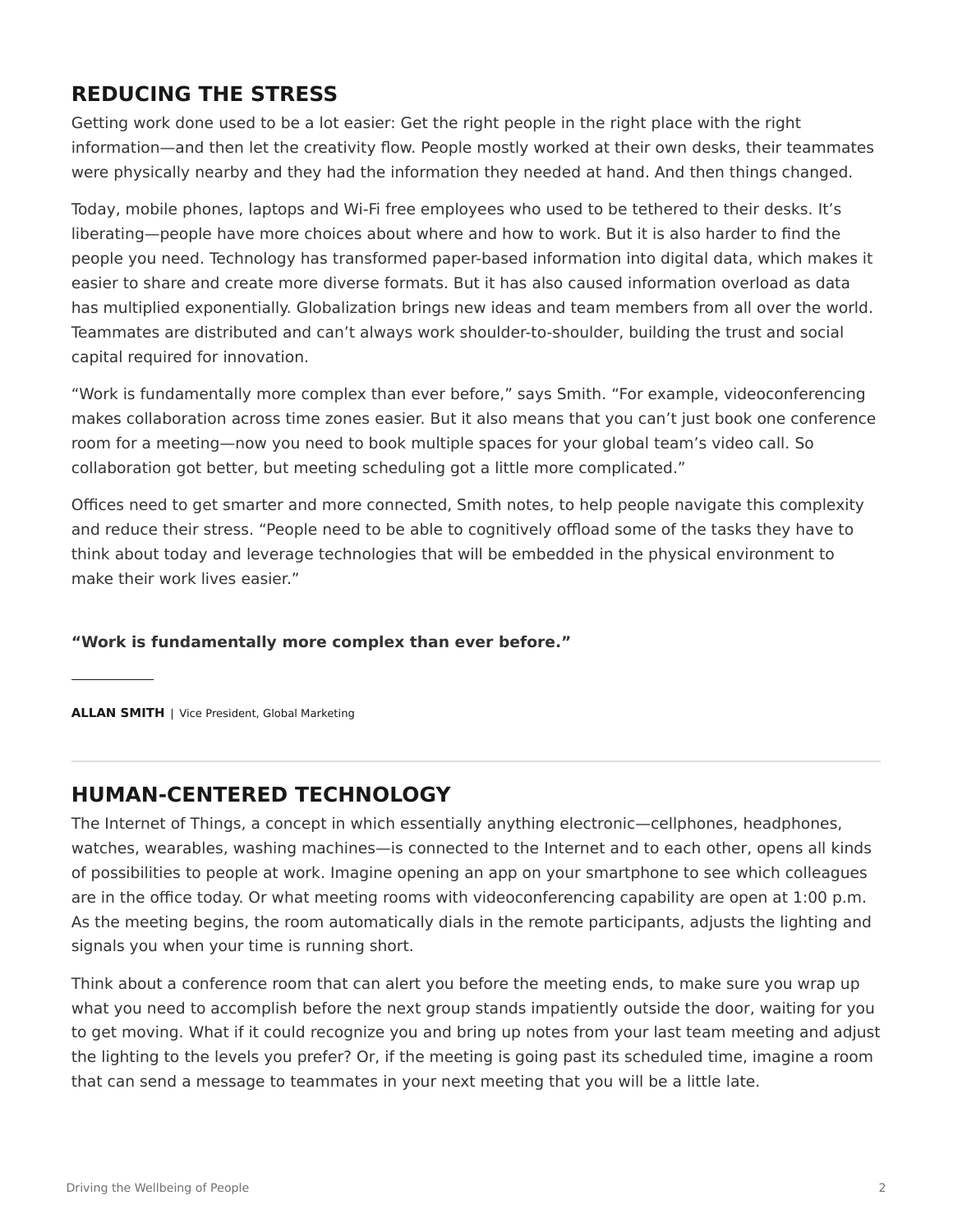# **HELPING ORGANIZATIONS HELP PEOPLE**

Companies that want to help create great workplaces can benefit from embedded technology not only by helping individual workers and teams, but from drawing on the data that's generated. Design, facilities and real estate professionals can make better decisions about where to focus their efforts if they have a data stream to tell them which rooms are always busy and which rooms no one seems to like. With this information, organizations can better understand what's working and what's not, so they can make it better.

The challenge with all data that can be generated in an office, says David Woolf, general manager of integrated technologies at Steelcase, is to make it meaningful.

**"When objects, like chairs or rooms, can sense the environment and communicate, they become tools for understanding complexity, identifying opportunity and responding to it swiftly."**

**DAVID WOOLF** | General Manager, Integrated Technologies

"When objects, like chairs or rooms, can sense the environment and communicate, they become tools for understanding complexity, identifying opportunity and responding to it swiftly," he says. "They become tools for creating more productive, engaged employees who are in control of their surroundings and able to choose what they need to accomplish their tasks."

Just as technology in today's cars is improving the driving experience, tomorrow's office will harness the power of emerging technologies and allow people to more easily navigate the complexity of work as well as help organizations create better work experiences for individuals and teams.

## **Featured Products**

**[+About Steelcase](https://www.steelcase.com/discover/steelcase/our-company/)**

**[+Customer Care](#page-0-0)**

**[+Legal Notices](#page-0-0)**